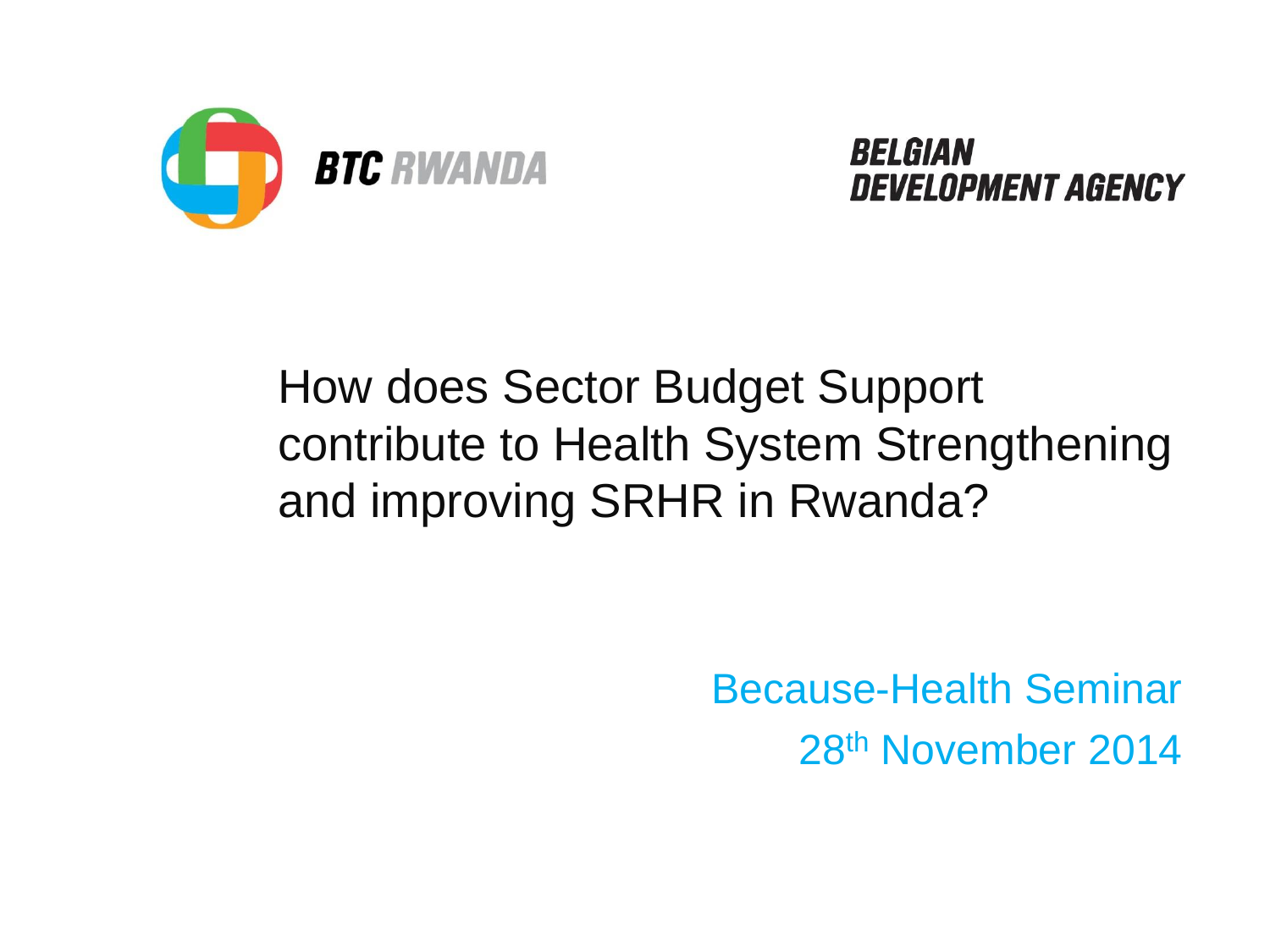# **Outline**

- 1. Key country data
- 2. International and country context
- 3. SBS as part of a sector programme approach
- 4. How and when?
- 5. Key health indicators
- 6. Lessons

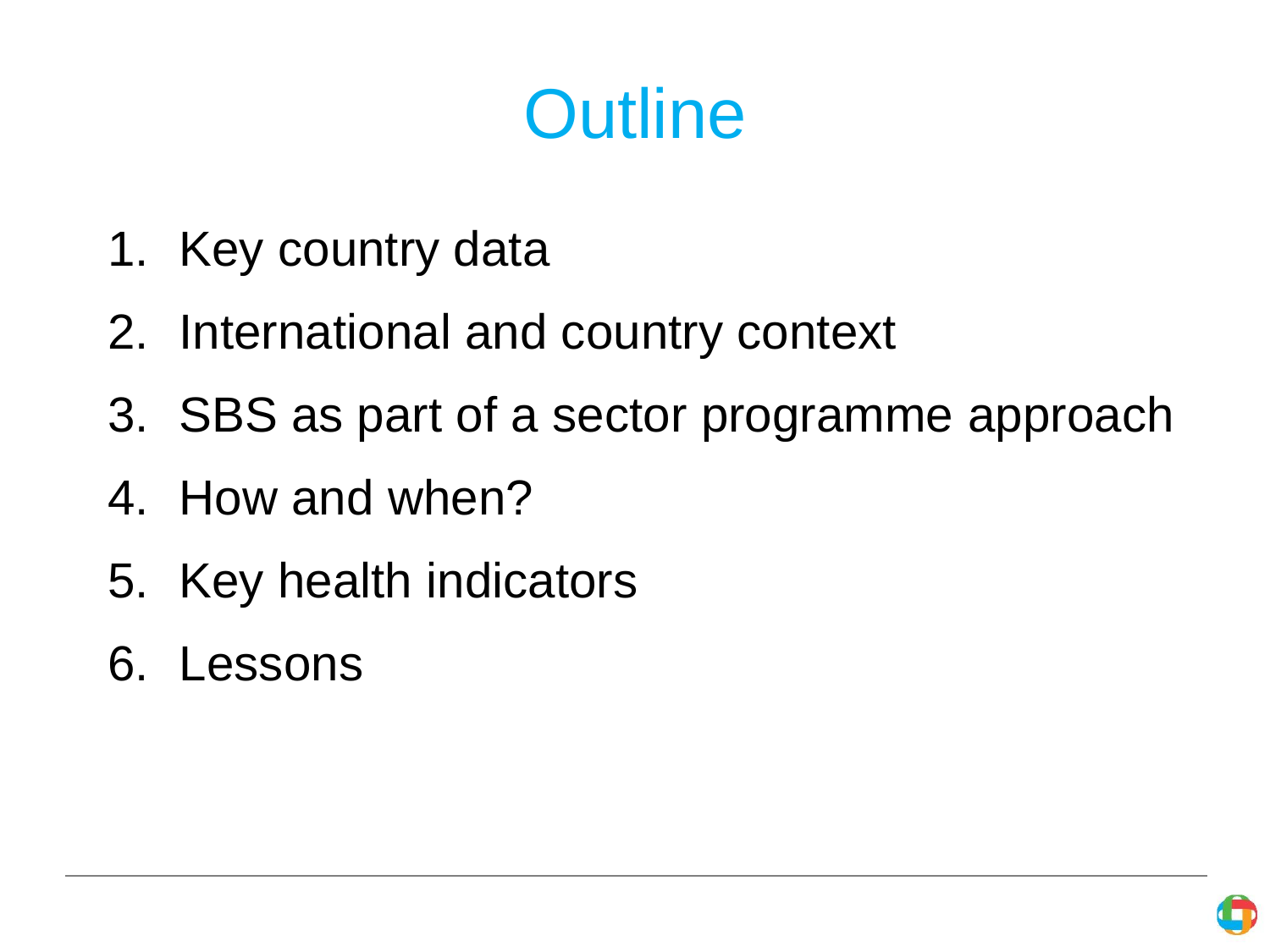# 1. Key country data

### **Population and Housing Census 2012**

10.5 million inhabitants

Population density: 451 inhabitants/ square meter

Life expectancy at birth: 64.5 years

Access to electricity: 18%

### **Trends in Rwanda's HDI component indices**



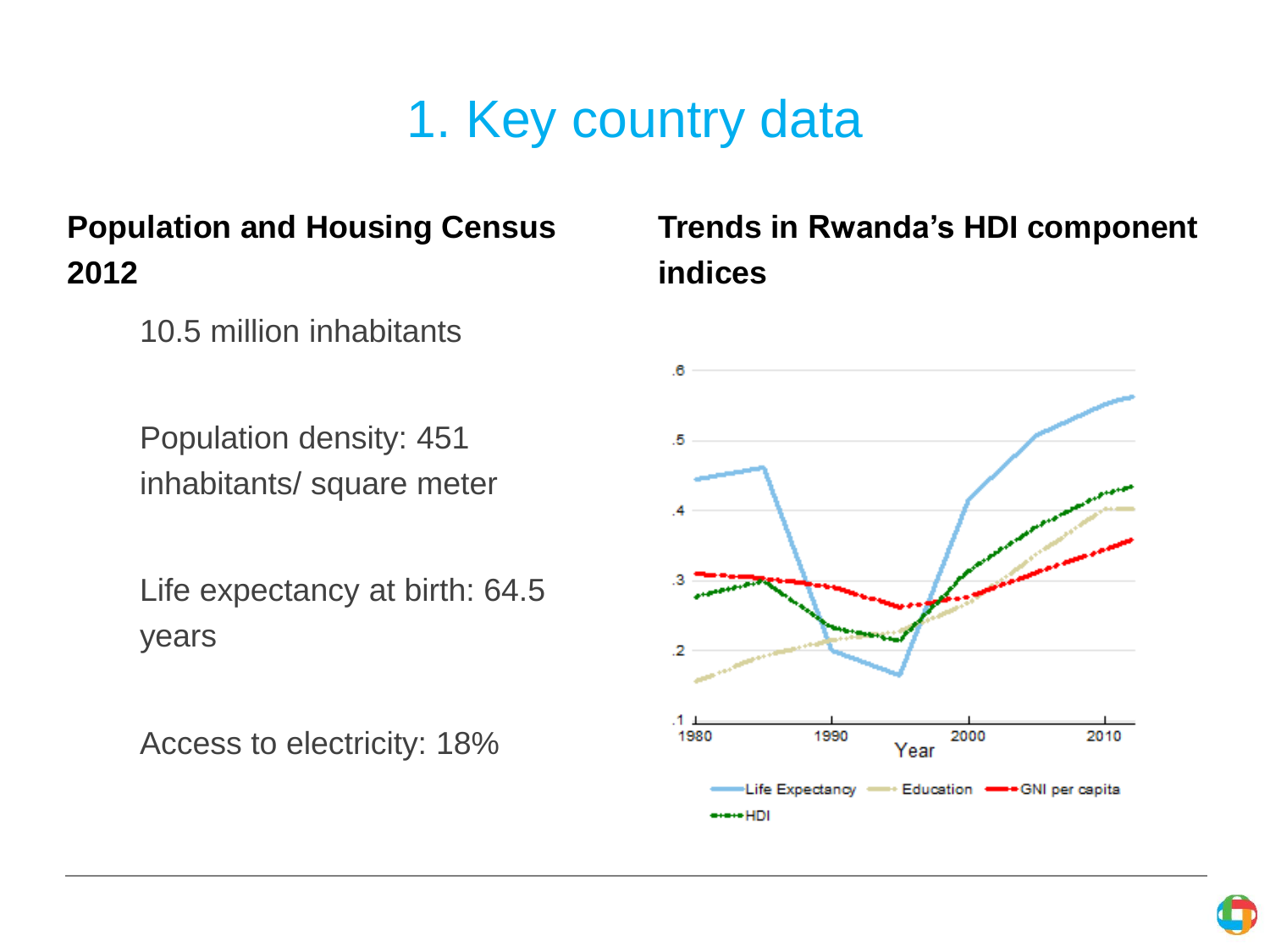# 1. Key country data (cont')

### **Extreme poverty fell from 40% in 2000/01 to 24.1% in 2010/11 Poverty fell from 58.9% to 44.9%** (64,000 Rwf poverty line)



Percentage of the Rwandan population identified as poor

Source: EICV report 2010 - 2011

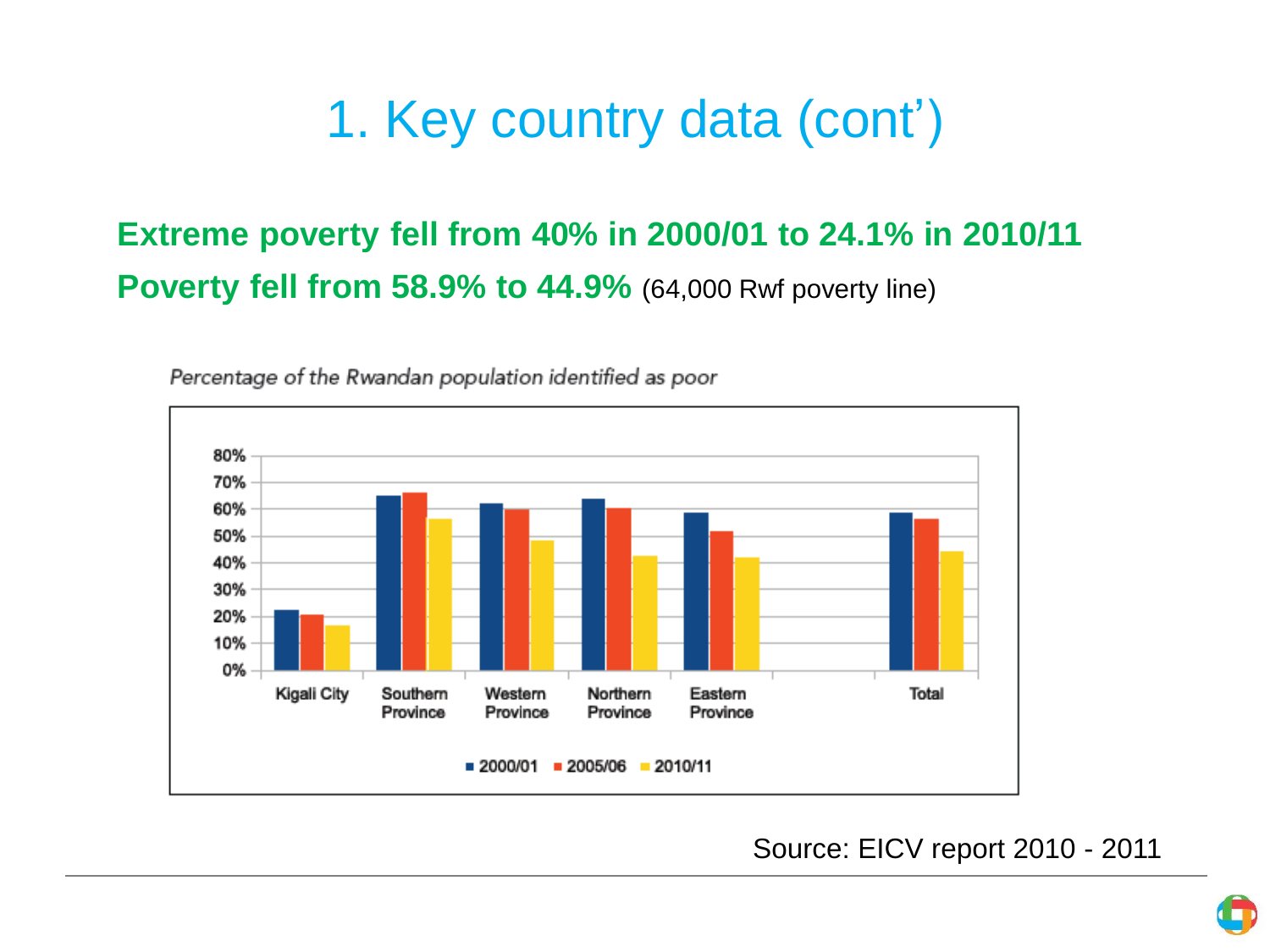# 2. International and country context: 'aid effectiveness agenda'

**International Partnership for Aid effectiveness- Paris, Accra and Busan declarations & agreements**

**(+++) ownership of development priorities, alignment, focus on results, harmonization, coordination, use of country systems, mutual accountability and transparency, aid predictability**

**Rwanda is a signatory of the Global compact and thereby adheres to the principles of the International Health Partnership (IHP+)** 

#### **Health Sector-Wide Approach (MoU 2007)**

- $\checkmark$  Development Partners Group in Health, Health Sector Working Group
- Division of Labour (2010-2013): less Development Partners (**USAID, Belgium, Swiss Cooperation, UN agencies + Global Fund, INGO**)

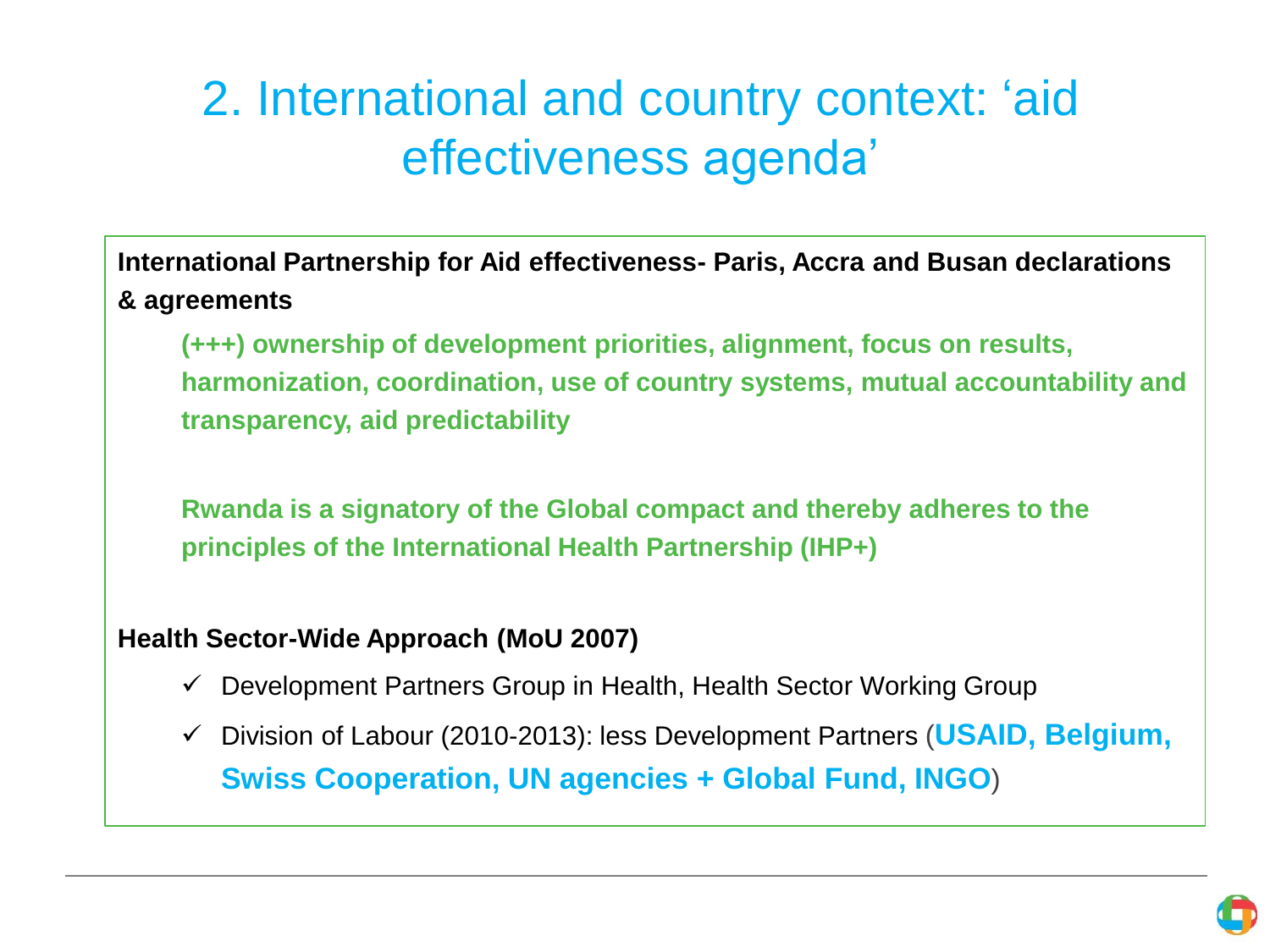### 3. Sector budget support as part of a sector programme approach with great leverage



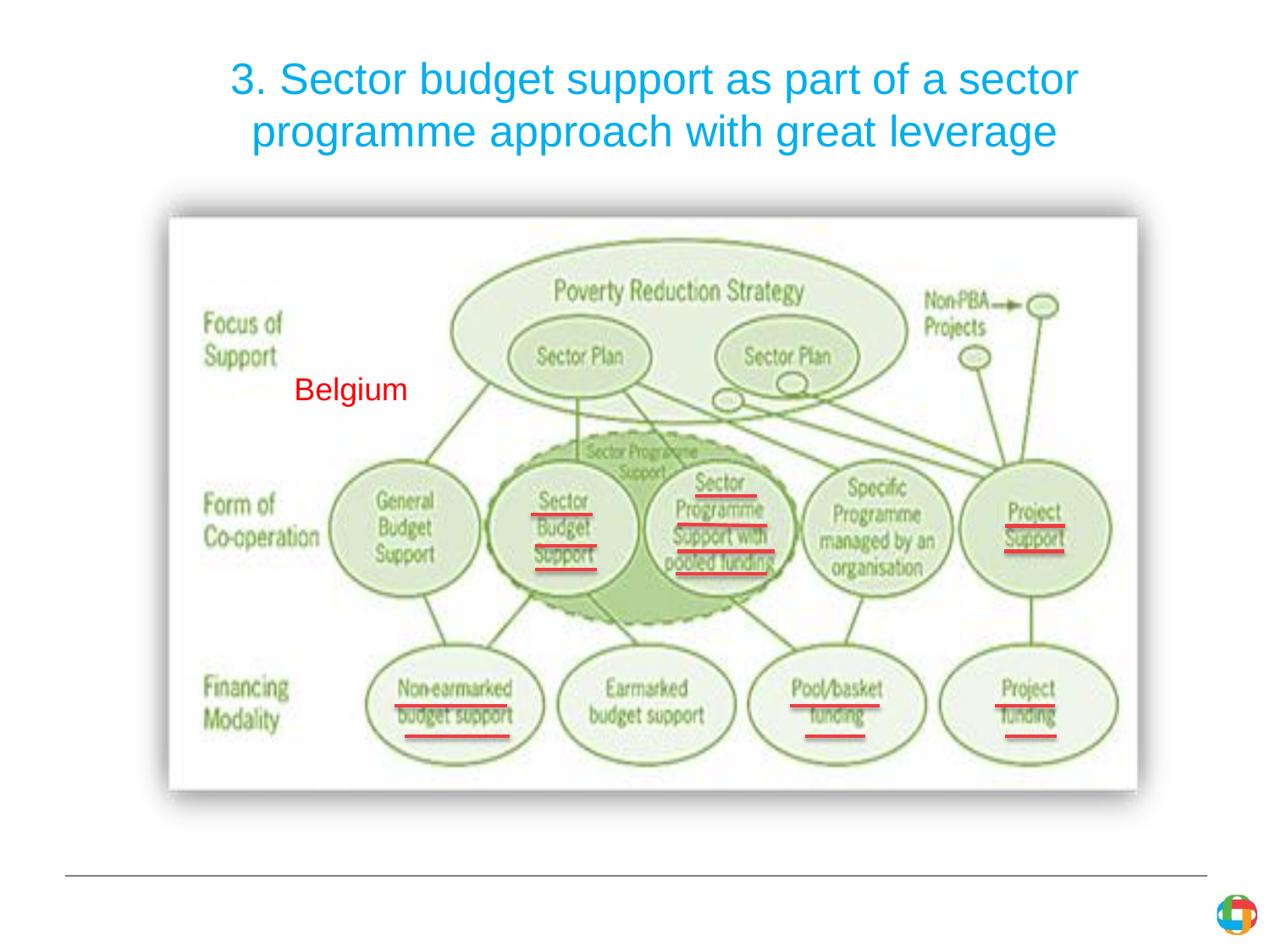# Belgian support embedded in a sector approach in line with the aid effectiveness agenda

- **€ 32 million of sector budget support** in the Indicative Cooperation program 2011-2014, in support of the Health Sector Strategic Plan (HSSP III)
- Two full time international BS advisors (Public Health and Public Financial Management) working with the Ministry of Health and other Development Partners and advising Belgian Embassy in **policy dialogue**
- Complemented by **Capacity Development Pooled Fund** (€ 2 million) supporting nursing and midwifery schools, lab technicians and other health staff deployed at the primary level of care
- In synergy with BTC **Institutional support program** to the Ministry of Health and districts ( $\epsilon$  21 million).

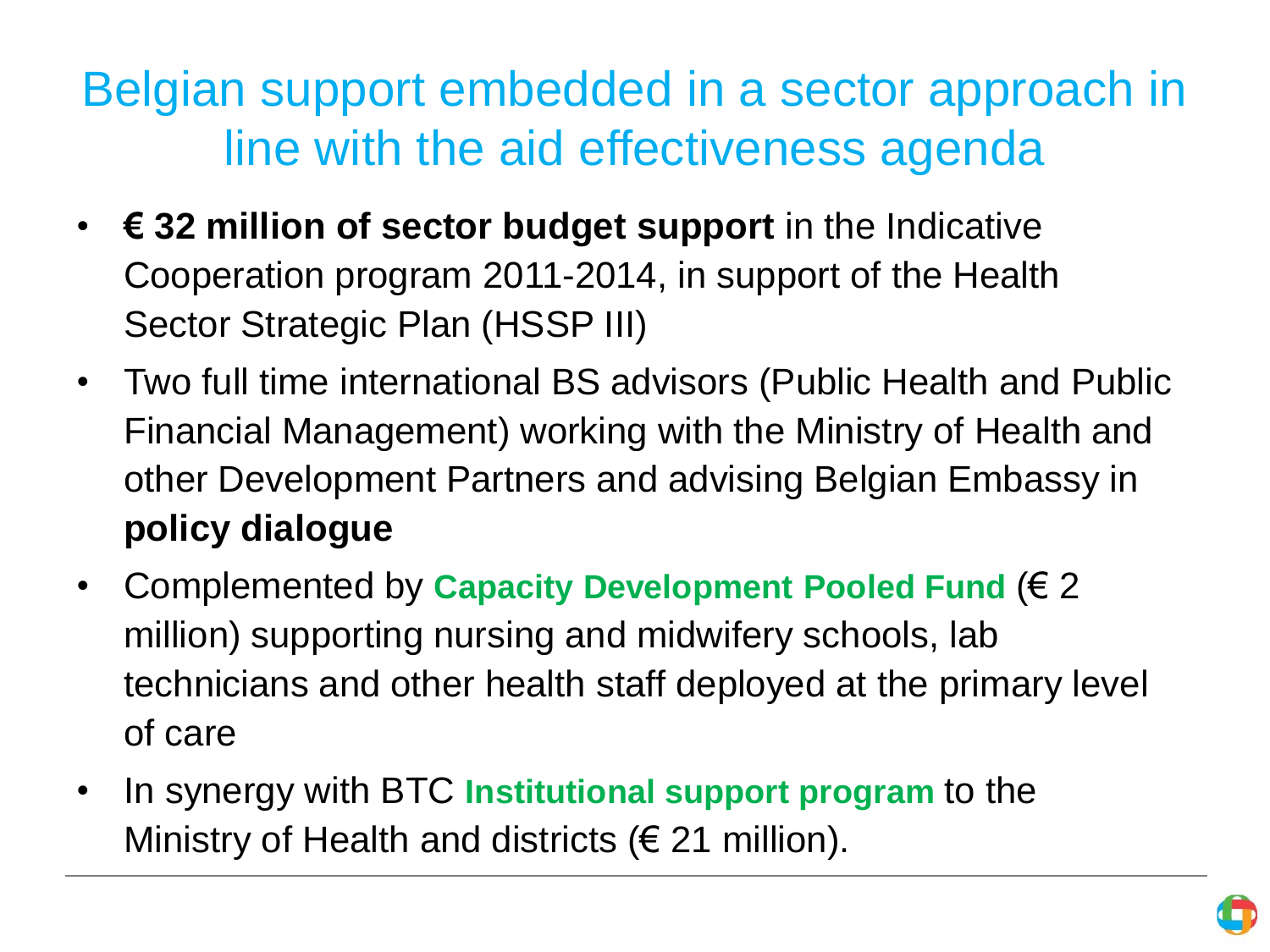# Focus of the Policy dialogue for the Belgian **Cooperation**

- **Primary Health Care (PHC) from the District to the community level**
- I Inclusive health system ('Equity') for the whole population of Rwanda
- **Stable and sustainable health system**
- Decentralisation: good service delivery at local level with good technical oversight
- Good internal coordination and technical debate for decision-making in the health sector
- HIV AIDS
- **Sexual and Reproductive Health and Rights**
- **Gender mainstreaming**

#### **Inspired from the 4 Belgian Policy Notes on health;-**

- **The Belgian Policy Paper on HIV/AIDS (2006),**
- **The Belgian Policy Paper on Sexual and Reproductive Health and Rights (2007),**
- **the Belgian Policy Paper 'the right to health and to health care' (2009) and**
- **its addendum on Universal Health Coverage (2012)**

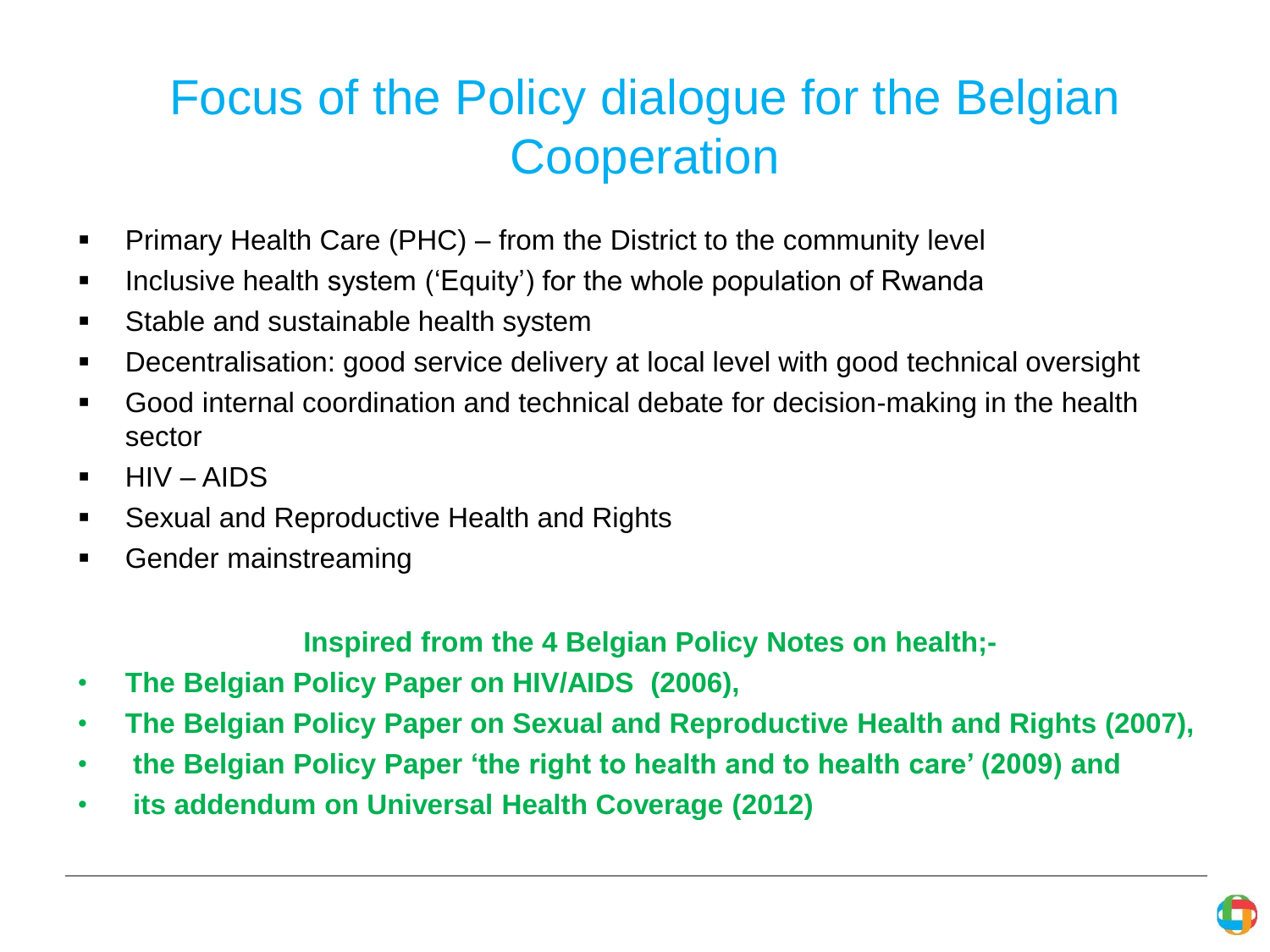### 4. How and when?

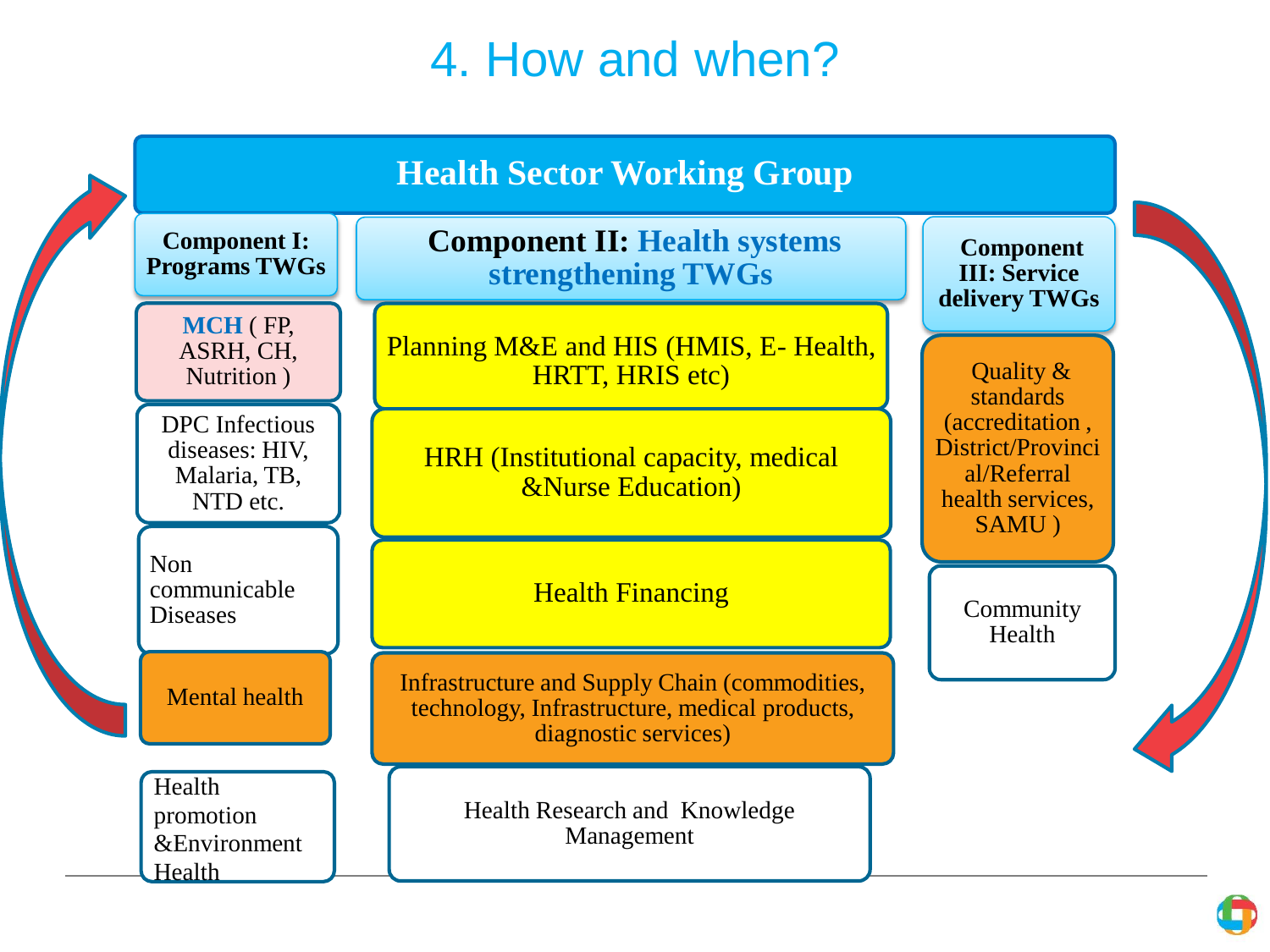# 4. How and when: illustration

### **High level indicators monitored at Sector Level, FY 2014/15**

### **(Joint Health Sector Review)**

#### *Programs*

- 1. Maternal mortality ratio/100,000
- 2. % of deliveries in health facilities **EDPRS II Core indicator**
- 3. Contraceptive utilization rate for modern methods by women 15-49 years  **EDPRS II Core indicator**
- 4. < 5 mortality rate/1000 live births
- 5. Prevalence of Underweight of children under 5 (6-59 months)
- 6. HIV prevalence 15-49 years .
- 7. % of infant born to HIV-infected mothers who are infected by 18 months

#### *Health Systems Strengthening*

8. % of budget allocated to Health Sector (including domestic, and SBS)

9. # of health facilities (DHs and RHs) under accreditation and on track as planned 10. % of Districts quarterly meeting trough video conference (Governance and leadership)

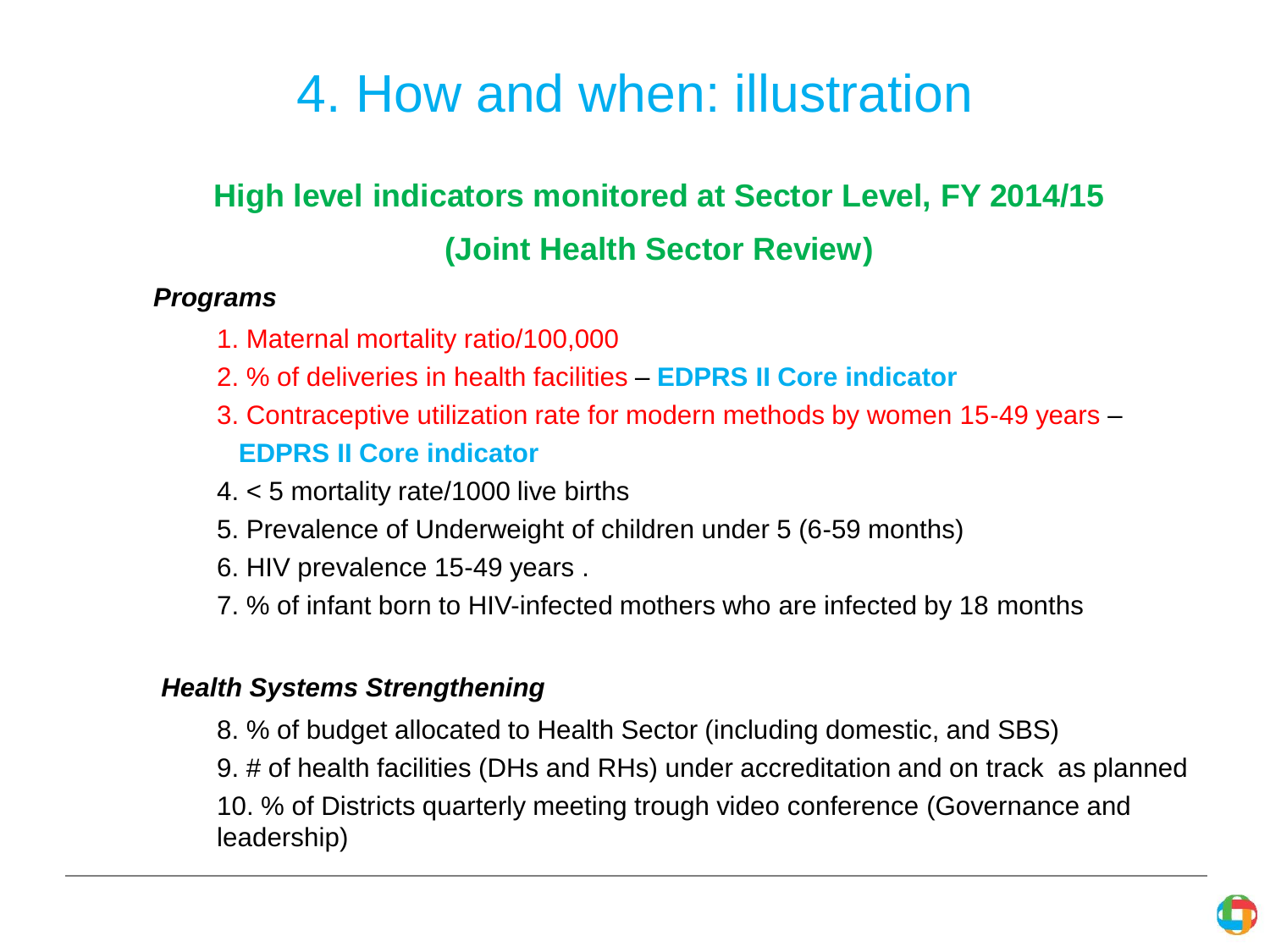# 4. How and when: illustration (cont')

### **Analytical work for FY 2014/15**

**(Joint Health Sector Review)**

- 1. Evaluation of causes of home deliveries
- 2. Conduct Family Planning program assessment
- 3. Operational research to conduct evaluation on newborn death audits
- 4. Impact evaluation of the nutrition program (through DHS V conducted by NISR)
- 5. Conduct a study on HIV indicators to measure the progress (RAIS)
- 6. Conduct annual Health Accounts

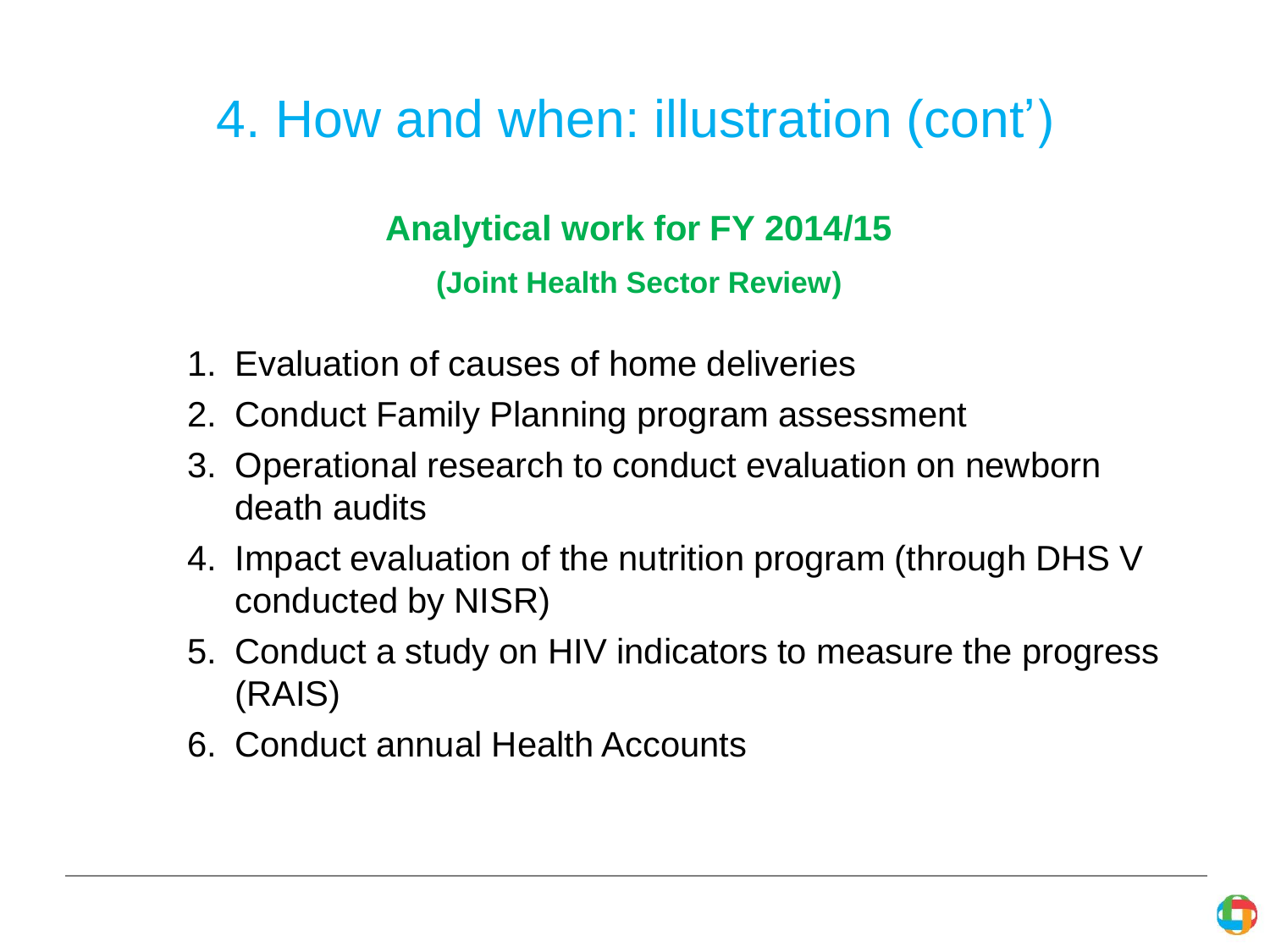### 5. Key health indicators Maternal and Child Health, SHRH

| <b>Indicator</b>                                                                                                    | <b>DHS 2005</b> | <b>Interim DHS</b><br>2007/08 | <b>DHS 2010</b> | <b>HMIS 2013</b> |
|---------------------------------------------------------------------------------------------------------------------|-----------------|-------------------------------|-----------------|------------------|
| Percentage of women aged 15-49 using<br>modern contraceptives                                                       | 10              | 27                            | 45              | 42               |
| Percentage of assisted births in an<br>accredited health facility                                                   | 30              | 45                            | 69              | 90.5             |
| Percentage of children aged 12-23<br>months fully vaccinated                                                        | 75              | 80                            | 90              |                  |
| Percentage of children under five years<br>of age sleeping under long-lasting,<br>insecticide treated mosquito nets | 13              | 56                            | 70              |                  |
| Under-five mortality rate (deaths per<br>1,000 live births)                                                         | 152             | 103                           | 76              |                  |
| Percentage of children suffering from<br>chronic malnutrition (low height for age)                                  | 51              |                               | 44              |                  |
| Maternal mortality rate (per 100,000 live<br>births)                                                                | 750             |                               | 476             |                  |
| <b>HIV prevalence 15-49 years</b>                                                                                   | 3               |                               | $\mathbf{3}$    |                  |